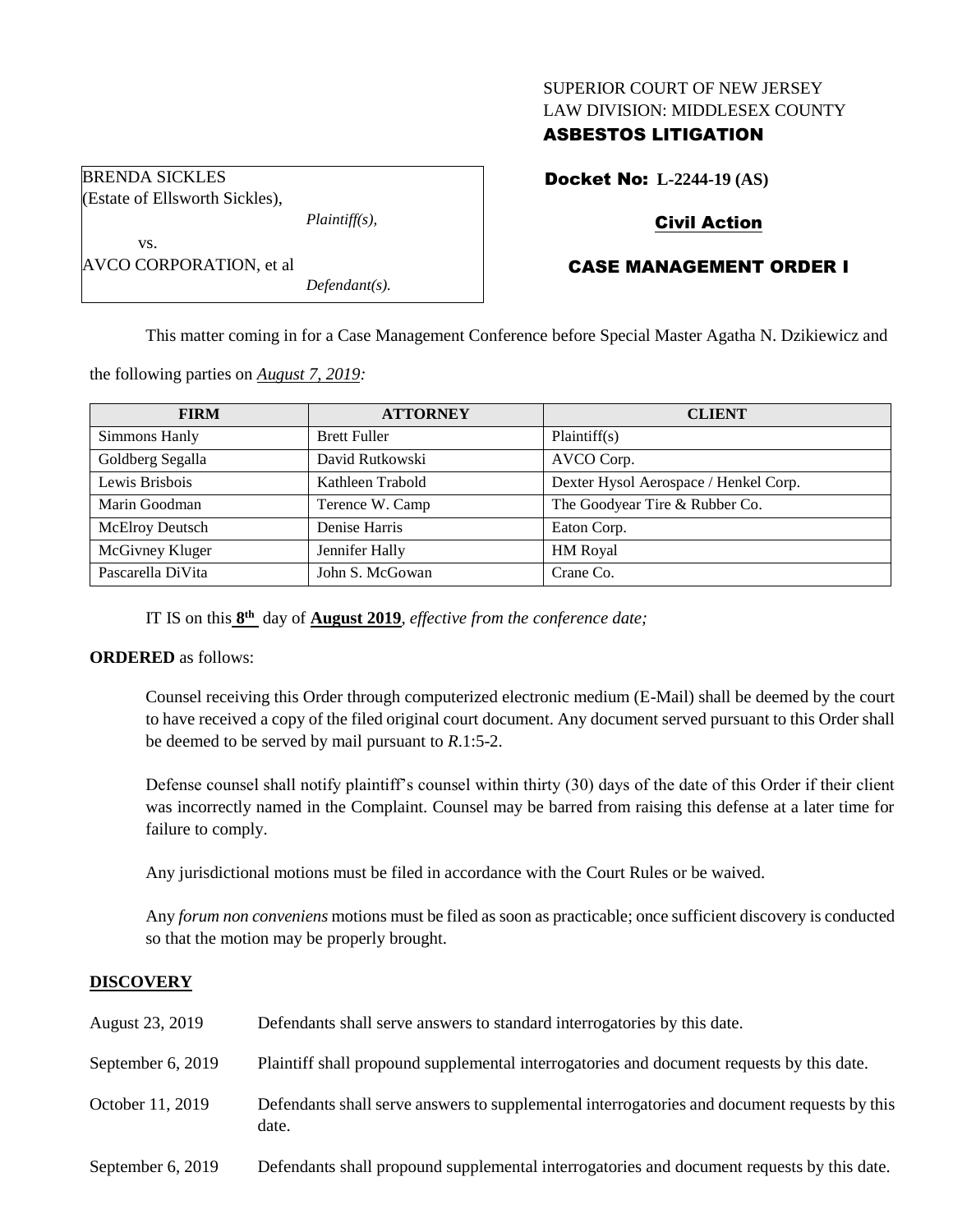| October 11, 2019  | Plaintiff shall serve answers to supplemental interrogatories and document requests by this<br>date.                                                                                                        |
|-------------------|-------------------------------------------------------------------------------------------------------------------------------------------------------------------------------------------------------------|
| December 31, 2019 | Fact discovery, including depositions, shall be completed by this date. Plaintiff's counsel shall<br>contact the Special Master within one week of this deadline if all fact discovery is not<br>completed. |
| December 31, 2019 | Depositions of corporate representatives shall be completed by this date.                                                                                                                                   |

### **EARLY SETTLEMENT**

January 3, 2020 Settlement demands shall be served on all counsel and the Special Master by this date.

### **MEDICAL EXPERT REPORT**

| December 31, 2019 | Plaintiff shall serve medical expert reports by this date.                                       |
|-------------------|--------------------------------------------------------------------------------------------------|
| December 31, 2019 | Upon request by defense counsel, plaintiff is to arrange for the transfer of pathology specimens |

and x-rays, if any, by this date.

April 3, 2020 Defendants shall identify its medical experts and serve medical reports, if any, by this date. In addition, defendants shall notify plaintiff's counsel (as well as all counsel of record) of a joinder in an expert medical defense by this date.

### **LIABILITY EXPERT REPORTS**

| December 31, 2019 | Plaintiff shall identify its liability experts and serve liability expert reports by this date or |
|-------------------|---------------------------------------------------------------------------------------------------|
|                   | waive any opportunity to rely on liability expert testimony.                                      |
|                   |                                                                                                   |

April 3, 2020 Defendants shall identify its liability experts and serve liability expert reports, if any, by this date or waive any opportunity to rely on liability expert testimony.

#### **SUMMARY JUDGMENT MOTION PRACTICE**

- January 3, 2020 Plaintiff's counsel shall advise, in writing, of intent not to oppose motions by this date.
- January 17, 2020 Summary judgment motions shall be filed no later than this date.
- February 14, 2020 Last return date for summary judgment motions.

#### **ECONOMIST EXPERT REPORTS**

- December 31, 2019 Plaintiff shall identify its expert economists and serve expert economist report(s), if any, by this date or waive any opportunity to rely on economic expert testimony.
- April 3, 2020 Defendants shall identify its expert economists and serve expert economist report(s), if any, by this date or waive any opportunity to rely on economic expert testimony.

#### **EXPERT DEPOSITIONS**

April 30, 2020 Expert depositions shall be completed by this date. To the extent that plaintiff and defendant generic experts have been deposed before, the parties seeking that deposition in this case must

 $\_$  , and the set of the set of the set of the set of the set of the set of the set of the set of the set of the set of the set of the set of the set of the set of the set of the set of the set of the set of the set of th